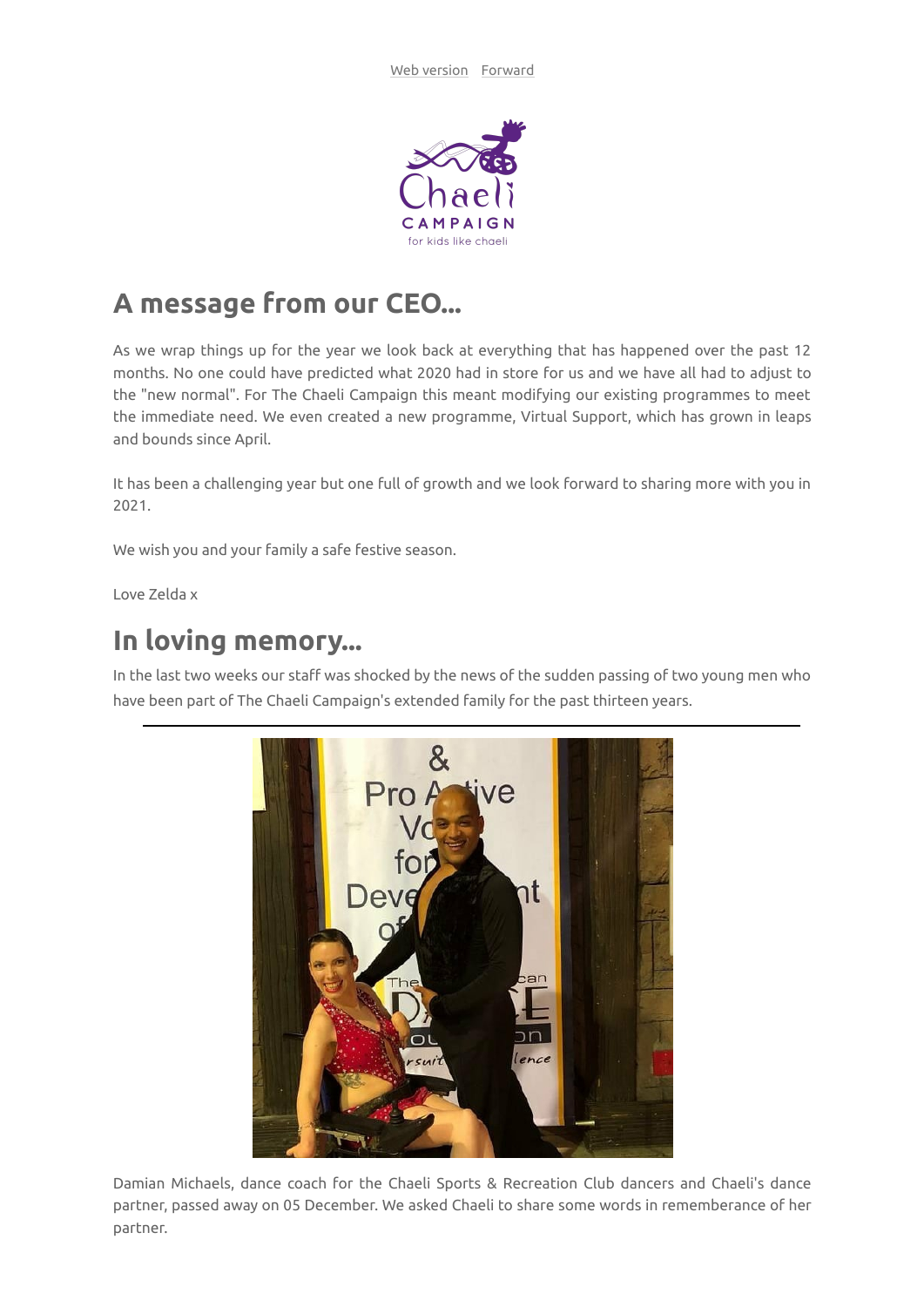"Damian joined our Chaeli Sports & Recreation Club dancing family in 2011 and has been an integral part ever since. His passing has shocked our club to its core, and there is a hole in all of our hearts where he fit perfectly. Although we are heartbroken, we have so many beautiful memories that we'll be sharing for years to come. He was always ready to help anyone who needed it, putting others' needs ahead of his own. Damian was one of the most compassionate people and this made him an incredible partner and coach for our disabled dancers. He was understanding of each of our challenges but always believed in and encouraged us to improve and embrace all of our abilities. We are going to miss Damian's love of life, his irrepressible spirit, and his contagious laugh and smile. He will always be part of the CSRC."



On Wednesday, 03 December, we received the devestating news that Oyintanda, who has been part of our lives for thirteen years, passed away. His father, Andile, is a Board member and we were heartbroken when we received the news. Ann Bullen, our physiotherapist, who worked with Oyi from 2007 shared the following with us:

"I met Oyintanda when he was 3 years old and his parents, Andile and Lolona, were looking for the very best opportunities for him to develop and learn. He was an amazing young boy, very alert and engaging even though he was unable to speak or move his body very easily. I was his physiotherapist and we worked hard at giving him more freedom of movement. Sometimes he complained bitterly especially when we stretched his elbow with gaiters but most of the time we laughed and had fun during our physiotherapy sessions. His mom and dad were always involved and we found innovative ways to get him to do his exercises, like putting his standing frame in front of the TV during his favorite program. After 3 years he went on to Simunye crèche in Kalkfontein and myself and Martha, ex Chaeli Campaign speech therapist, did some training with the staff there so they could find simple ways for them to include a differently abled child. We were sad not to see him as often but followed his progress throughout his school career at Alta du Toit school and when he left and was at home with a facilitator. Oyi and his family have remained part of the Chaeli Campaign family. I felt so incredibly sad to hear that he passed away. It feels much too early to leave us, and especially his parents, at 16 years of age."

We send our love and condolences to Damian and Oyintanda's family and friends during this very sad time.